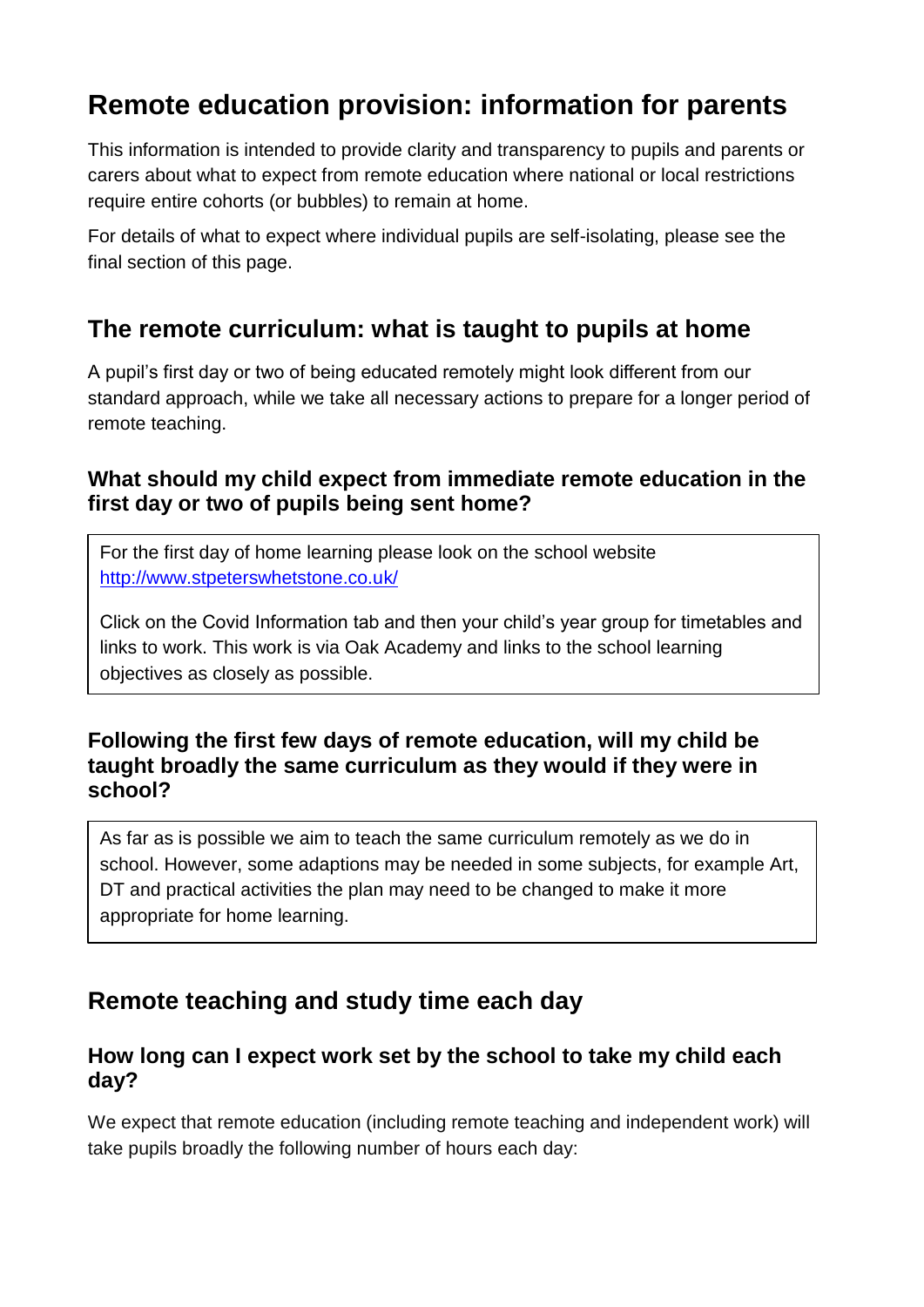|             | Morning<br>welcome<br>and well-<br>being<br>message<br><b>Starter</b><br>task/<br>revisit | Phonics<br>English<br>lesson input<br>and work | Mindful<br>Activity<br>Time | Maths input<br>work<br>and<br>activities | Physical<br>Activity<br>Time | Afternoon<br>Activities and<br>work. | Collective<br>Worship |
|-------------|-------------------------------------------------------------------------------------------|------------------------------------------------|-----------------------------|------------------------------------------|------------------------------|--------------------------------------|-----------------------|
| <b>EYFS</b> |                                                                                           | 20 mins<br>30 mins                             | 5 mins                      | 40 mins                                  | 20 mins                      | 30 mins                              | 20 mins               |
| ks1         | 15 mins                                                                                   | 30 mins<br>1 hour                              | 10 mins                     | 1 hour                                   | 30 mins                      | 1 hour                               | 20 mins               |
| ks2         | 15 mins                                                                                   | 1 hour 15                                      | 15 mins                     | 1 hour 15                                | 30 mins                      | 1 hour 30                            | 20 mins               |

# **Accessing remote education**

## **How will my child access any online remote education you are providing?**

Class teachers will send you the work each day via Class Dojo Portfolio. Please send any work completed back to teachers via the Class Dojo app. Work will be assessed and commented upon by the teachers and sent back for corrections, improvements and next steps if appropriate.

### **If my child does not have digital or online access at home, how will you support them to access remote education?**

We recognise that some pupils may not have suitable online access at home. In this January lockdown we have made sure that all materials are accessible from a smart phone as all families have access to this. We take the following approaches to support those pupils to access remote education: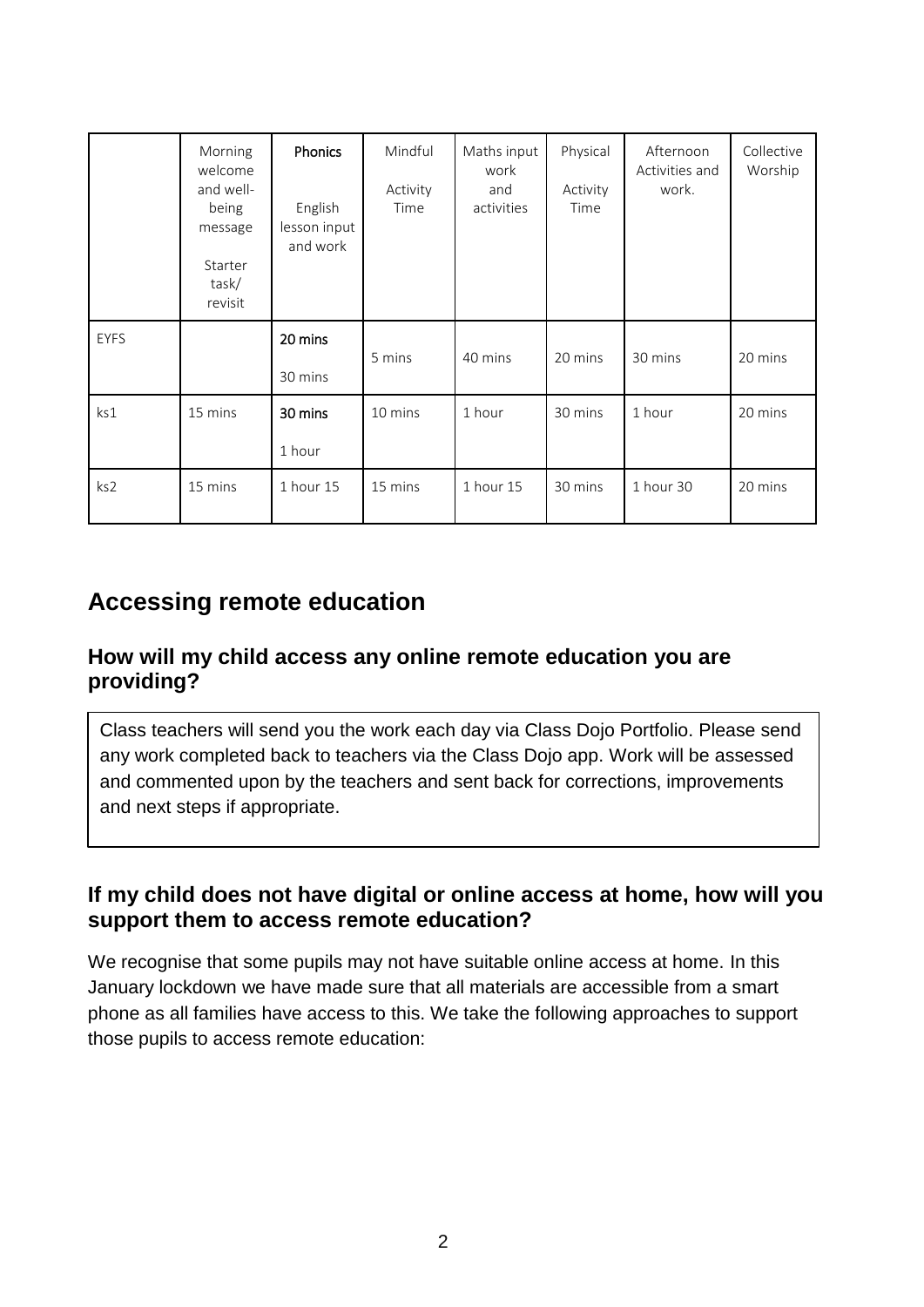- Where possible will issue or lend laptops or tablets to pupils who do not have devices.
- Books to complete work in have been given to all pupils.
- Maths text books and workbooks are issues as needed.
- Information regarding free data packages has been sent to parents.

## **How will my child be taught remotely?**

We use a combination of the following approaches to teach pupils remotely:

#### **WHOLE BUBBLE SELF ISOLATING** (including staff members)

On the first day staff will contact parents and remind them of the timetable (as above) Work will be uploaded as soon as possible and questions feedback via the message function on Class Dojo.

#### **REMOTE LEARNING – NATIONAL OF LOCAL LOCKDOWN**

**Morning welcome –** The class teacher will create a welcome video and starter task based on addressing whole class misconceptions and/or revisiting previous learning. The video will be on the class story section of Class Dojo and the morning starter will appear in the Portfolio section.

**English –** Work will be set via a portfolio activity for phonics, English and reading. There will be links to a demonstration video recording of the teacher or Read, Write Inc lesson for phonics. Pupils will complete work in their exercise book and then send a photo of completed work to the teacher for marking. The teacher will then feedback any corrections that need completing via a comment. Alternatively, a phone call will be made to discuss work if needed.

**Maths -** Work will be set via a portfolio activity for maths with a teacher demonstration video for input. The work will be completed in the exercise book or Power Maths book and then a photo of completed work will be sent to the teacher for marking. The teacher will then feedback any corrections that need completing via a comment. Alternatively, a phone call will be made to discuss work if needed.

**Mindful activities, PE and Assemblies –** Mindful activities and Assemblies: these will be posted daily on the class story section of Dojo. PE will be posted daily in Portfolio.

**Afternoon work –** Work will be set via the child's portfolio on Dojo. The work will be completed in the child's exercise book and photos sent back on the portfolio.

- The government has indicated that Oak National Academy materials can be used. These videos may be use where appropriate but will always link to the learning objectives for the school medium term planning.
- Class teachers understand that the majority of parents are not teachers and will try to make as clear as possible what is required. They will respond to support parents when needed either via message or by phone call.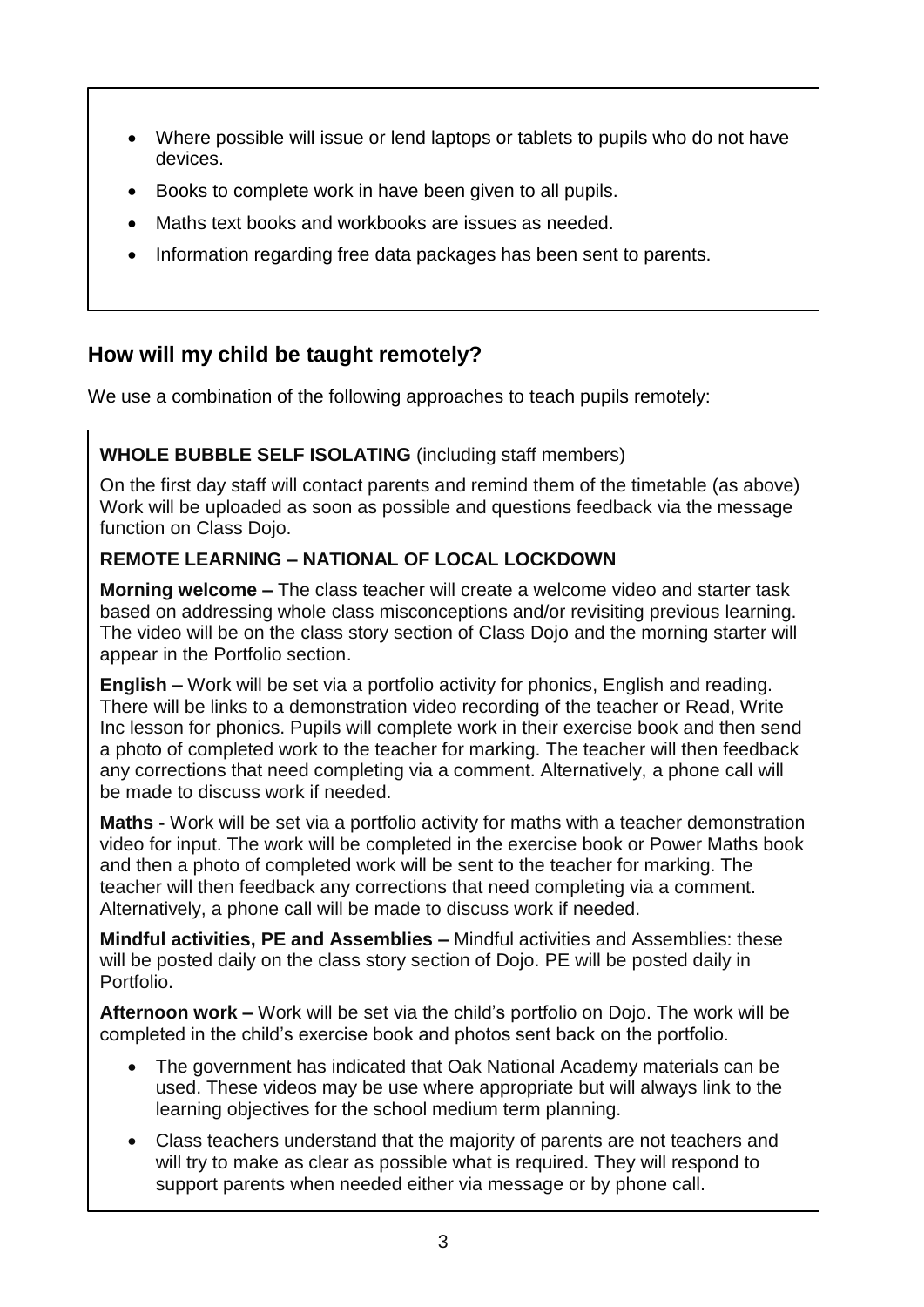# **Engagement and feedback**

## **What are your expectations for my child's engagement and the support that we as parents and carers should provide at home?**

Where a whole bubble is isolating engagement and work returned is tracked by the class teacher and any concerns reported to a senior leader. Where individual pupils need to self-isolate but the majority of their peer group remains in school, remote education will differ and weekly timetables with Oak National Academy lessons will be used. This is due to the challenges of teaching pupils both at home and in school.

In Lockdown situations we recognise that parents may be working from home full-time as well. Families may also have more than one child at home that requires help to access the work, or there are a limited number of devices within the home. That is why any videos provided are pre-recorded and can be watched at any time. Some of the tasks provided can be completed independently especially as the child gets older, and a variety of ways of recording answers to tasks are acceptable. Work can be submitted at any time including over the weekend but will not receive feedback until the following working day if submitted after 4pm Mon-Thurs and 1pm on a Friday. Parents are encouraged to complete Maths and English tasks as a bare minimum including phonics and Reading.

Parents are helped with a routine by the timetable but this can adapted to suit individual needs. For further help and support we have introduced Family Fun Fridays where a huge range of fun learning activities can be enjoyed by families in place of other afternoon work.

## **How will you check whether my child is engaging with their work and how will I be informed if there are concerns?**

During a lockdown a whole school grid is used by the class teacher to record if work is being submitted. Any concerns and teachers will phone to support families in the first instance and talk to children if the parent agrees that this may help. Following this staff should raise ongoing concerns to a senior leader. A senior leader will then make contact to discuss problems and offer further help such as loaned equipment.

## **How will you assess my child's work and progress?**

Feedback can take many forms and may not always mean extensive written comments for individual children. For example, whole-class feedback or quizzes marked automatically via digital platforms are also valid and effective methods, amongst many others. Our approach to feeding back on pupil work is as follows: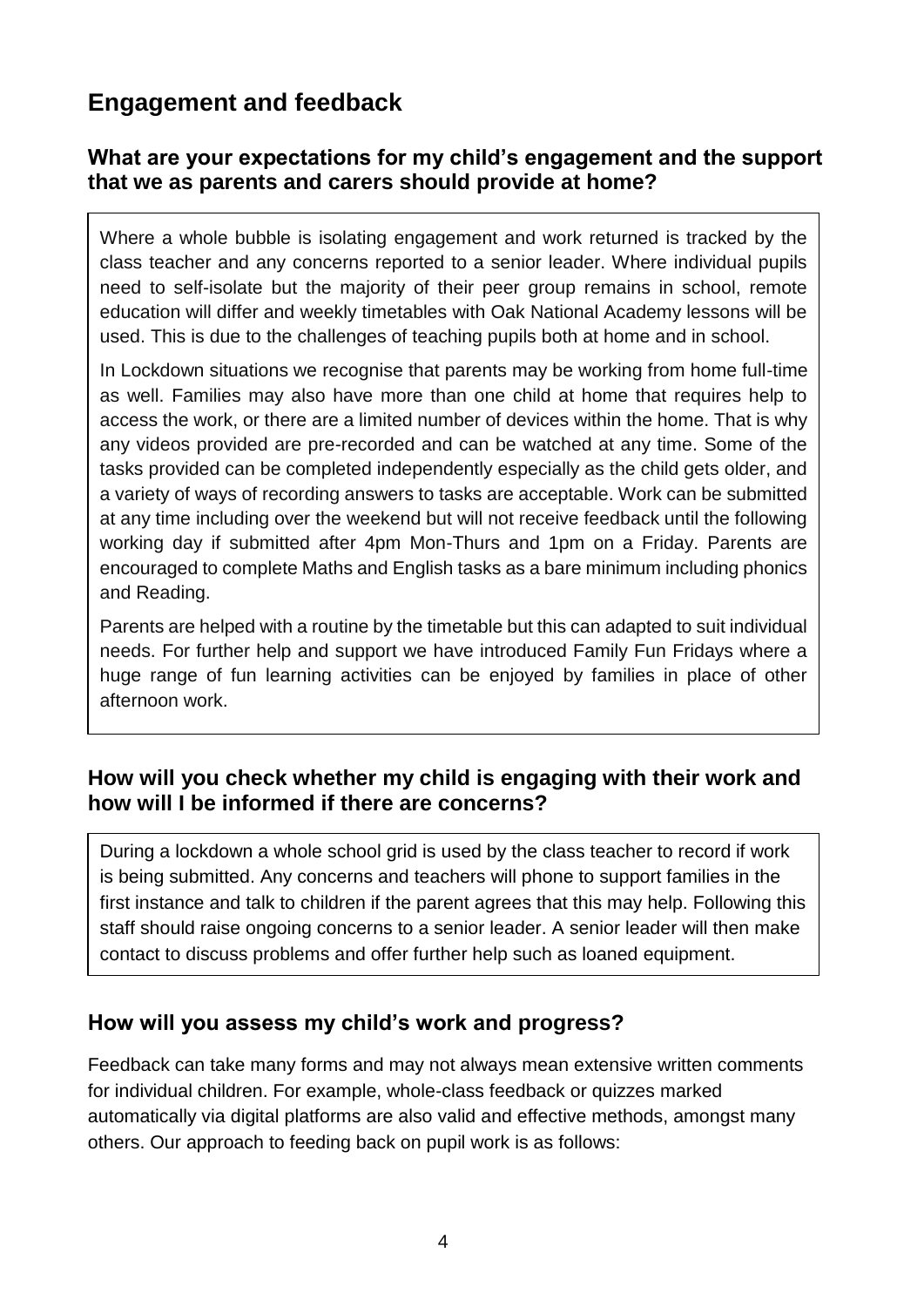Feedback will be provided using our learning platform Class Dojo. When a piece of work is submitted by a child/parent on the child's portfolio the teacher has to approve it. On some pieces of work this will be a short comment, e.g. Fab / thumbs up / or a 'like'. Some pieces of work will be sent back in draft form for corrections to be completed, e.g. in Maths Look again at Q7 for me please. In written pieces of work the child may be asked to rewrite a section or edit their work to add for example punctuation.

All children will receive daily feedback on their submitted work.

# **Additional support for pupils with particular needs**

## **How will you work with me to help my child who needs additional support from adults at home to access remote education?**

We recognise that some pupils, for example some pupils with special educational needs and disabilities (SEND), may not be able to access remote education without support from adults at home. We acknowledge the difficulties this may place on families, and we will work with parents and carers to support those pupils in the following ways:

- Staff will differentiate and scaffold activities for children where needed and in line with the child's area of SEND.
- Staff will be available on Class Dojo during the school day to respond to any questions or concerns regarding the work set and will support parents where required.
- Mrs Banks, the acting SENDco, will be available to respond to concerns and support parents where necessary, but the first port of call is the Class Teacher.
- Where a child has an EHCP and where appropriate, staff will provide additional activities in line with the outcomes and provision identified in the EHCP.

# **Remote education for self-isolating pupils**

Where individual pupils need to self-isolate but the majority of their peer group remains in school, how remote education is provided will likely differ from the approach for whole groups. This is due to the challenges of teaching pupils both at home and in school.